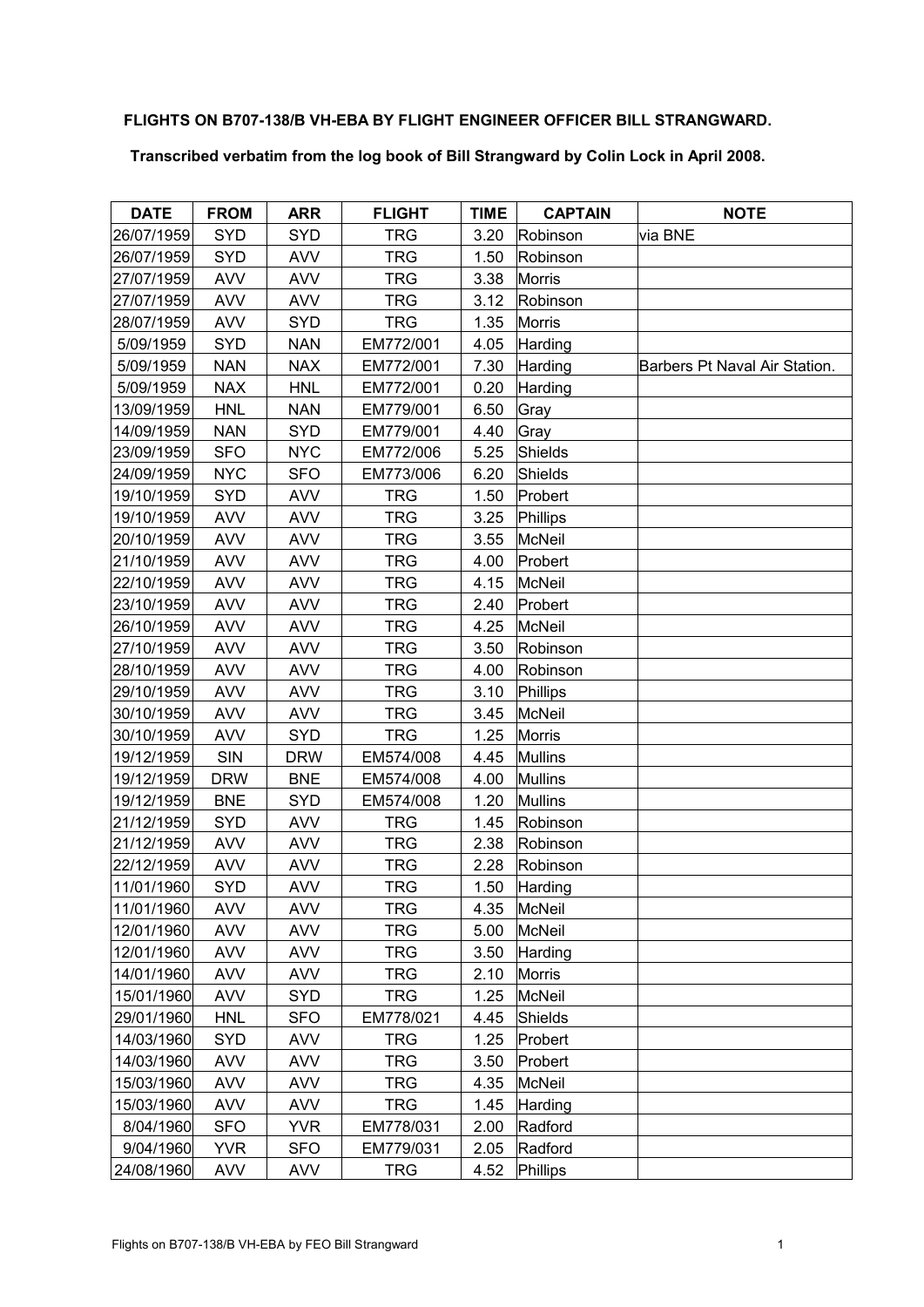| 25/08/1960 | <b>AVV</b> | <b>AVV</b> | <b>TRG</b>  | 4.25 | Phillips      |  |
|------------|------------|------------|-------------|------|---------------|--|
| 5/09/1960  | <b>SYD</b> | <b>AVV</b> | <b>TRG</b>  | 1.35 | Morris        |  |
| 5/09/1960  | <b>AVV</b> | <b>AVV</b> | <b>TRG</b>  | 3.45 | <b>Morris</b> |  |
| 6/09/1960  | <b>AVV</b> | <b>AVV</b> | <b>TRG</b>  | 2.38 | Snodgrass     |  |
| 6/09/1960  | <b>AVV</b> | <b>AVV</b> | <b>TRG</b>  | 1.35 | Snodgrass     |  |
| 27/09/1960 | <b>HNL</b> | <b>NAN</b> | EM773/111   | 6.50 | Shannon       |  |
| 28/09/1960 | <b>NAN</b> | SYD        | EM773/111   | 4.50 | Shannon       |  |
| 13/11/1960 | <b>SFO</b> | <b>HNL</b> | EM775/120   | 5.00 | Lucas         |  |
| 7/12/1960  | <b>SYD</b> | <b>AVV</b> | <b>TRG</b>  | 1.45 | Lucas         |  |
| 7/12/1960  | <b>AVV</b> | <b>AVV</b> | <b>TRG</b>  | 3.55 | Lucas         |  |
| 8/12/1960  | <b>AVV</b> | <b>AVV</b> | <b>TRG</b>  | 4.00 | Lucas         |  |
| 9/12/1960  | <b>AVV</b> | <b>AVV</b> | <b>TRG</b>  | 2.05 | Owen          |  |
| 11/12/1960 | <b>AVV</b> | <b>SYD</b> | <b>TRG</b>  | 1.15 | Robinson      |  |
| 18/01/1961 | <b>SYD</b> | <b>NAN</b> | EM772/144   | 3.55 | Shields       |  |
| 18/01/1961 | <b>NAN</b> | <b>HNL</b> | EM772/144   | 6.35 | Shields       |  |
| 21/03/1961 | <b>SYD</b> | <b>SYD</b> | <b>TEST</b> | 0.30 | Yates         |  |
| 21/03/1961 | <b>SYD</b> | <b>AVV</b> | <b>TRG</b>  | 1.25 | Robinson      |  |
| 22/03/1961 | <b>AVV</b> | <b>AVV</b> | <b>TRG</b>  | 4.35 | Robinson      |  |
| 23/03/1961 | <b>AVV</b> | <b>AVV</b> | <b>TRG</b>  | 2.15 | Robinson      |  |
| 24/03/1961 | <b>AVV</b> | <b>AVV</b> | <b>TRG</b>  | 2.05 | Fawcett       |  |
| 24/03/1961 | <b>AVV</b> | <b>SYD</b> | <b>TRG</b>  | 1.20 | Fawcett       |  |
| 4/06/1961  | <b>SYD</b> | <b>NAN</b> | QF774/193   | 4.10 | Sommerville   |  |
| 4/06/1961  | <b>NAN</b> | <b>HNL</b> | QF774/193   | 6.25 | Sommerville   |  |
| 25/06/1961 | <b>KAR</b> | CAI        | QF577/013   | 4.45 | Laurie        |  |
| 3/11/1961  | <b>SFO</b> | <b>YVR</b> | QF778/113   | 2.10 | Phillips      |  |
| 4/11/1961  | <b>YVR</b> | <b>SFO</b> | QF779/113   | 1.50 | Phillips      |  |
| 8/11/1961  | <b>HNL</b> | <b>NAN</b> | QF775/260   | 6.25 | Mathieson     |  |
| 9/11/1961  | <b>NAN</b> | <b>SYD</b> | QF775/260   | 4.10 | Mathieson     |  |
| 7/05/1962  | <b>AVV</b> | <b>AVV</b> | <b>TRG</b>  | 4.20 | Lucas         |  |
| 8/05/1962  | <b>AVV</b> | <b>AVV</b> | <b>TRG</b>  | 4.35 | Lucas         |  |
| 9/05/1962  | <b>AVV</b> | <b>AVV</b> | <b>TRG</b>  | 4.05 | Henderson     |  |
| 10/05/1962 | <b>AVV</b> | <b>AVV</b> | <b>TRG</b>  | 2.45 | Emmerick      |  |
| 11/05/1962 | <b>AVV</b> | <b>AVV</b> | <b>TRG</b>  | 1.55 | Harding       |  |
| 23/05/1962 | <b>SYD</b> | <b>MNL</b> | QF274/065   | 7.55 | Jackson       |  |
| 23/05/1962 | <b>MNL</b> | <b>HKG</b> | QF274/065   | 1.40 | Jackson       |  |
| 6/09/1962  | <b>KAR</b> | CAI        | QF735/023   | 4.30 | Forrester     |  |
| 8/09/1962  | CAI        | <b>KAR</b> | QF736/023   | 4.20 | Forrester     |  |
| 20/10/1962 | <b>HNL</b> | <b>NAN</b> | QF531/035   | 6.15 | Hemsworth     |  |
| 20/10/1962 | <b>NAN</b> | <b>SYD</b> | QF531/035   | 4.20 | Hemsworth     |  |
| 4/12/1962  | <b>KAR</b> | CAI        | QF731/036   | 5.35 | Roberts       |  |
| 6/02/1963  | <b>SYD</b> | <b>AVV</b> | TRG         | 1.20 | Emmerick      |  |
| 6/02/1963  | <b>AVV</b> | <b>AVV</b> | TRG         | 4.00 | Emmerick      |  |
| 11/02/1963 | <b>SYD</b> | <b>CBR</b> | <b>TRG</b>  | 0.45 | Yates         |  |
| 11/02/1963 | <b>CBR</b> | <b>AVV</b> | <b>TRG</b>  | 1.26 | Lucas         |  |
| 11/02/1963 | <b>AVV</b> | <b>AVV</b> | <b>TRG</b>  | 3.38 | Lucas         |  |
| 12/02/1963 | <b>AVV</b> | <b>AVV</b> | <b>TRG</b>  | 5.40 | Lucas         |  |
| 13/02/1963 | <b>AVV</b> | <b>AVV</b> | <b>TRG</b>  | 3.38 | Emmerick      |  |
| 15/09/1963 | <b>KAR</b> | CAL        | QF738/076   | 2.50 | Laurie        |  |
| 15/09/1963 | CAL        | <b>BKK</b> | QF738/076   | 2.15 | Laurie        |  |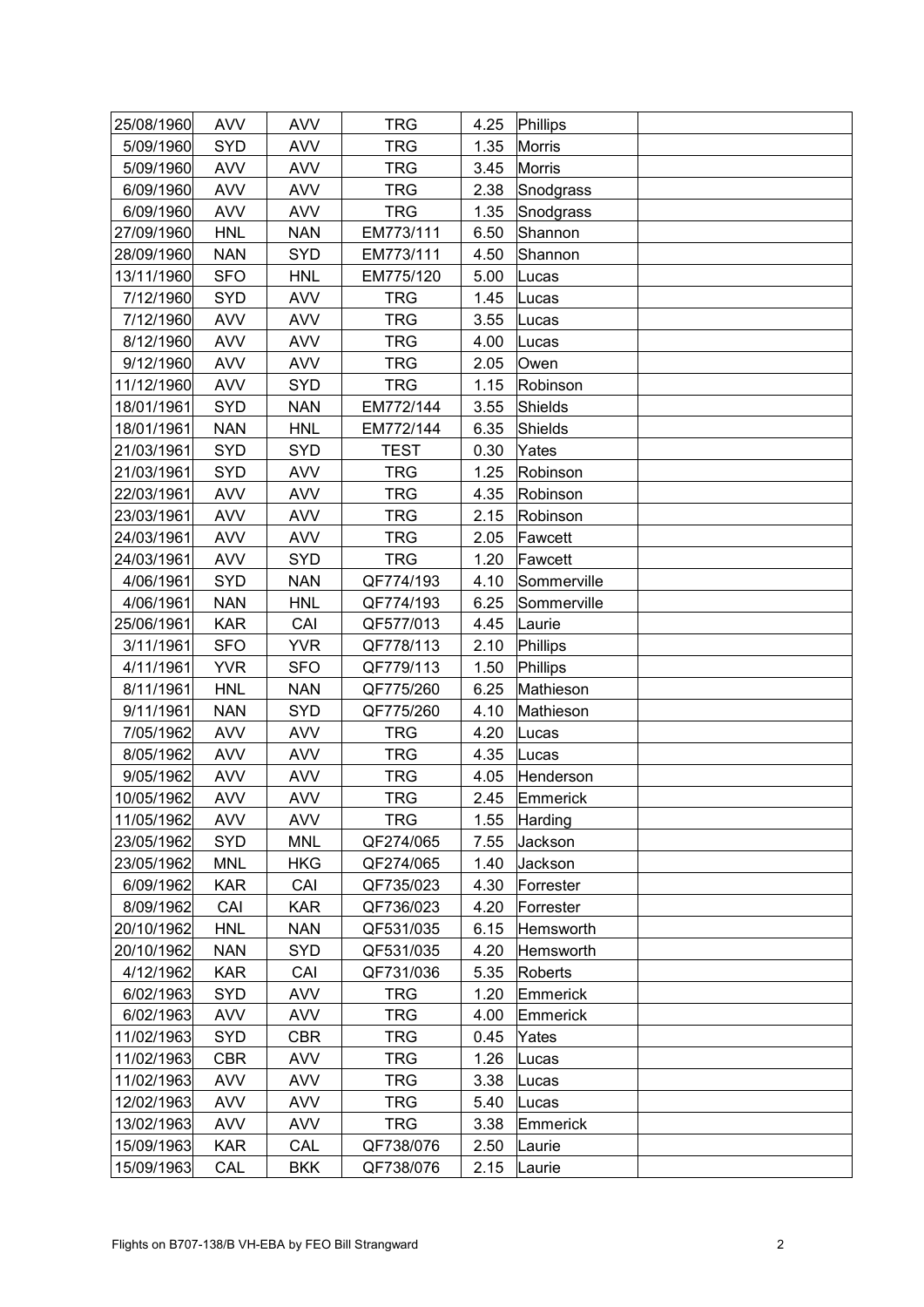| 15/09/1963 | <b>BKK</b> | SIN        | QF738/076  | 2.00 | Laurie        |  |
|------------|------------|------------|------------|------|---------------|--|
| 17/06/1964 | <b>SFO</b> | <b>NYC</b> | QF530/296  | 4.45 | Richardson    |  |
| 19/06/1964 | <b>NYC</b> | <b>SFO</b> | QF531/296  | 6.15 | Richardson    |  |
| 8/12/1964  | <b>AVV</b> | <b>AVV</b> | <b>TRG</b> | 0.20 | Phillips      |  |
| 9/12/1964  | <b>AVV</b> | <b>AVV</b> | <b>TRG</b> | 0.55 | Harding       |  |
| 10/12/1964 | <b>AVV</b> | <b>AVV</b> | <b>TRG</b> | 3.05 | Harding       |  |
| 11/12/1964 | <b>AVV</b> | <b>AVV</b> | <b>TRG</b> | 3.30 | Harding       |  |
| 6/09/1965  | <b>SYD</b> | <b>AVV</b> | <b>TRG</b> | 1.25 | Henderson     |  |
| 6/09/1965  | <b>AVV</b> | <b>AVV</b> | <b>TRG</b> | 4.10 | Henderson     |  |
| 7/09/1965  | <b>AVV</b> | <b>AVV</b> | <b>TRG</b> | 4.05 | Henderson     |  |
| 8/09/1965  | <b>AVV</b> | <b>AVV</b> | <b>TRG</b> | 4.05 | Sommerville   |  |
| 9/09/1965  | <b>AVV</b> | <b>AVV</b> | <b>TRG</b> | 3.10 | Sommerville   |  |
| 25/10/1965 | SYD        | <b>AVV</b> | <b>TRG</b> | 1.40 | Young         |  |
| 25/10/1965 | <b>AVV</b> | <b>AVV</b> | <b>TRG</b> | 2.55 | Young         |  |
| 26/10/1965 | <b>AVV</b> | <b>AVV</b> | <b>TRG</b> | 4.20 | Young         |  |
| 27/10/1965 | <b>AVV</b> | <b>AVV</b> | <b>TRG</b> | 3.25 | Young         |  |
| 28/10/1965 | <b>AVV</b> | <b>AVV</b> | <b>TRG</b> | 3.40 | Henderson     |  |
| 29/10/1965 | <b>AVV</b> | <b>AVV</b> | <b>TRG</b> | 2.45 | Henderson     |  |
| 27/02/1966 | SYD        | <b>NAN</b> | QF586/298  | 3.40 | Hemsworth     |  |
| 27/02/1966 | <b>NAN</b> | <b>HNL</b> | QF586/298  | 6.00 | Hemsworth     |  |
| 3/05/1966  | <b>HNL</b> | <b>SFO</b> | QF886/832  | 4.50 | Murray        |  |
| 4/05/1966  | <b>SFO</b> | <b>HNL</b> | QF587/835  | 4.55 | Murray        |  |
| 9/09/1966  | SYD        | <b>NAN</b> | QF590/013  | 3.40 | Gann          |  |
| 9/09/1966  | <b>NAN</b> | <b>HNL</b> | QF590/013  | 6.15 | Gann          |  |
| 23/01/1967 | SYD        | <b>AVV</b> | <b>TRG</b> | 1.25 | Harding       |  |
| 23/01/1967 | <b>AVV</b> | <b>AVV</b> | <b>TRG</b> | 4.05 | Harding       |  |
| 24/01/1967 | <b>AVV</b> | <b>AVV</b> | <b>TRG</b> | 4.30 | Harding       |  |
| 25/01/1967 | <b>AVV</b> | <b>AVV</b> | <b>TRG</b> | 3.30 | Sommerville   |  |
| 26/01/1967 | <b>AVV</b> | <b>AVV</b> | <b>TRG</b> | 2.20 | Robinson      |  |
| 16/05/1967 | <b>AVV</b> | <b>AVV</b> | <b>TRG</b> | 4.05 | Sommerville   |  |
| 17/05/1967 | <b>AVV</b> | <b>AVV</b> | <b>TRG</b> | 3.55 | <b>McNeil</b> |  |
| 18/05/1967 | <b>AVV</b> | <b>AVV</b> | <b>TRG</b> | 3.45 | Sommerville   |  |
| 18/05/1967 | <b>AVV</b> | <b>SYD</b> | <b>TRG</b> | 1.20 | Sommerville   |  |
| 21/06/1967 | <b>LHR</b> | <b>LHR</b> | <b>TRG</b> | 3.40 | La Delle      |  |
| 31/10/1967 | SYD        | <b>SYD</b> | Acceptance | 2.50 | Probert       |  |